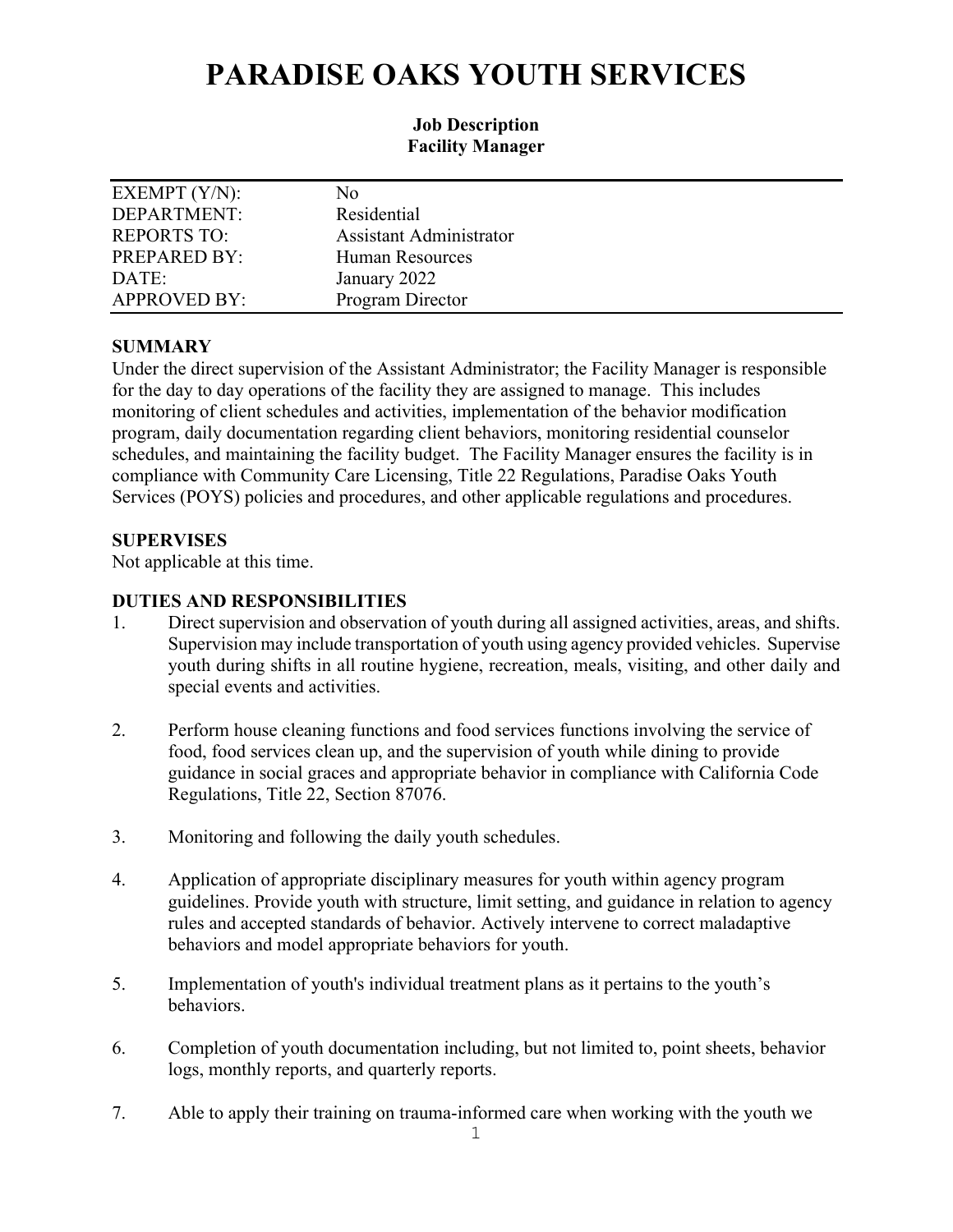serve.

- 8. Direction and guidance of assigned subordinate employees to ensure assigned responsibilities and duties are accomplished effectively, efficiently, and within authorized budget limitations.
- 9. Completion of other duties consistent with the above as assigned by direct supervisor.

# **QUALIFICATIONS**

- 1. Bachelor's of Arts or Sciences degree from an accredited college or university; **OR** two years' experience working with emotionally disturbed youth.
- 2. Must be able to interrupt physical altercations, respond to injury and/or life threatening crises, hear interactions among youth or call for assistance from staff, to walk, run, climb, lift 25 lbs., speak clearly, give clear and concise directions, and use their mental faculties to make appropriate judgments in all areas that affect major life activities of child care and protection.
- 3. Successful completion of Pro-ACT certification within 3 months of employment.
- 4. Valid California Driver's License required, must meet agency requirements for driving a van.

# **WORKING CONDITIONS**

The Facility Manager position requires the person to communicate effectively and be flexible in work schedule to provide optimal hands-on training. Work may require frequent weekend and evening work.

### **NON-EXEMPT STATUS**

The position is a non-exempt as defined under Order 5-2001, Department of Industrial Relations, Public Housekeeping Industry.

# **DOCUMENTATION OF HOURS**

Time cards are to be completed and submitted for actual hours worked. This is a non-exempt position and documentation of actual hours worked is required to track hours for sick days and vacation days.